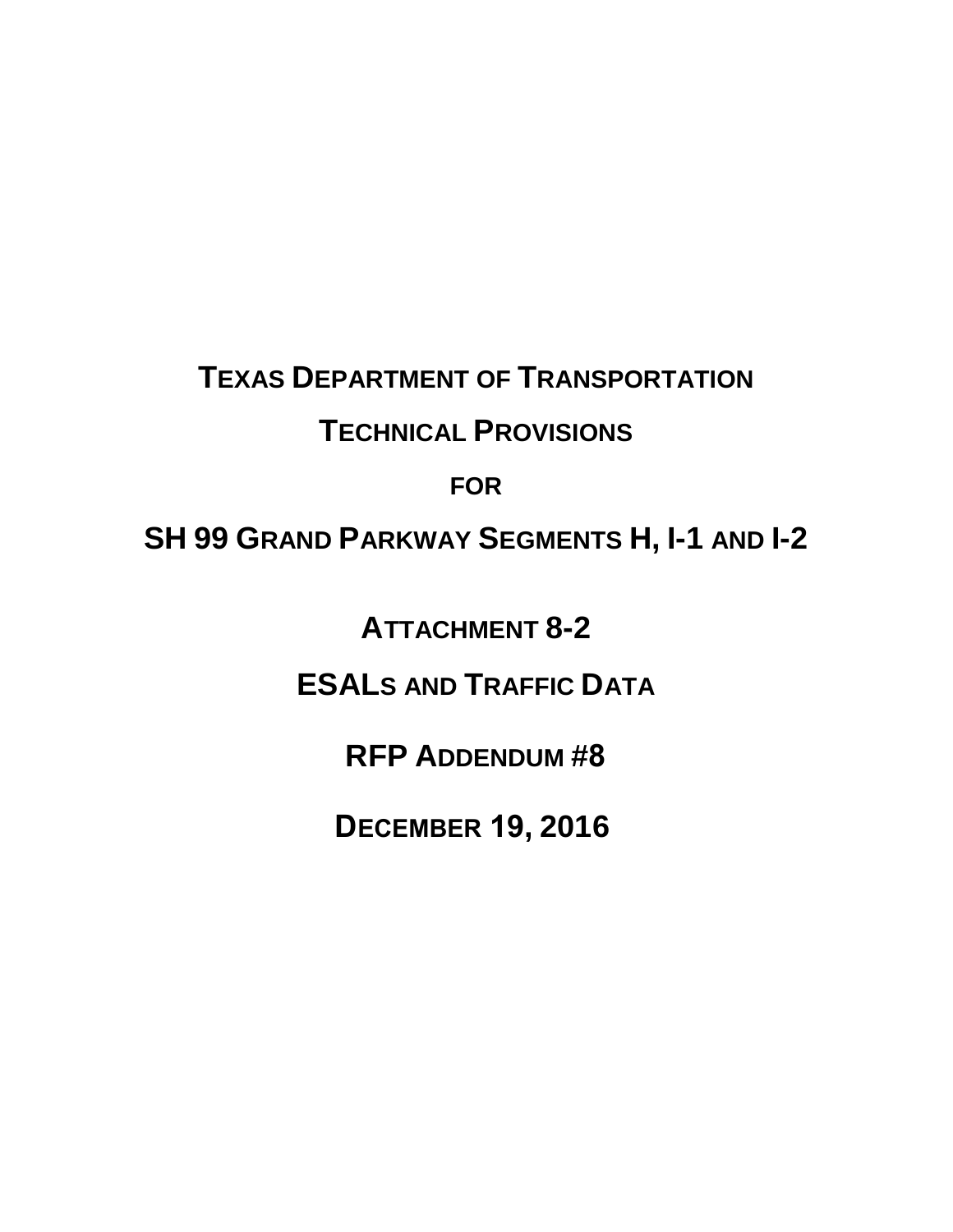#### **ATTACHMENT 8-2 ESALS and Traffic Data**

| <b>Mainlanes-30 years</b>                              |                                        |        |                                |            |  |               |                                                            |  | Total # of 18k ESAL<br><b>Applications in One</b>                 |                                 |
|--------------------------------------------------------|----------------------------------------|--------|--------------------------------|------------|--|---------------|------------------------------------------------------------|--|-------------------------------------------------------------------|---------------------------------|
|                                                        | <b>Average Daily</b><br><b>Traffic</b> |        | <b>Percent</b><br><b>Truck</b> |            |  |               | $\frac{0}{0}$<br><b>Tandem</b><br>Axles in<br><b>ATHWL</b> |  | <b>Direction Expected for a</b><br>30 Year Period (2019-<br>2049) |                                 |
| Location                                               | 2019                                   | 2049   | <b>ADT</b>                     | <b>DHV</b> |  | <b>ATHWLD</b> | D                                                          |  | <b>Flexible</b><br><b>Pavement</b>                                | <b>Rigid</b><br><b>Pavement</b> |
| <b>SEGMENT H</b><br>From I-69 to<br><b>US 90</b>       | 15,700                                 | 26,300 | 14.3                           | 9.4        |  | 12,000        | 50                                                         |  | 15,000,000                                                        | 21,102,000                      |
| <b>SEGMENT I-1</b><br>From US 90 to<br>$I-10$          | 20,000                                 | 33,300 | 14.9                           | 9.8        |  | 12,200        | 50                                                         |  | 19,830,000                                                        | 27,900,000                      |
| <b>SEGMENT I-2</b><br><b>From FM 1405</b><br>to SH 146 | 23,700                                 | 37,500 | 9.6                            | 6.3        |  | 12,000        | 40                                                         |  | 13,955,000                                                        | 19,162,000                      |